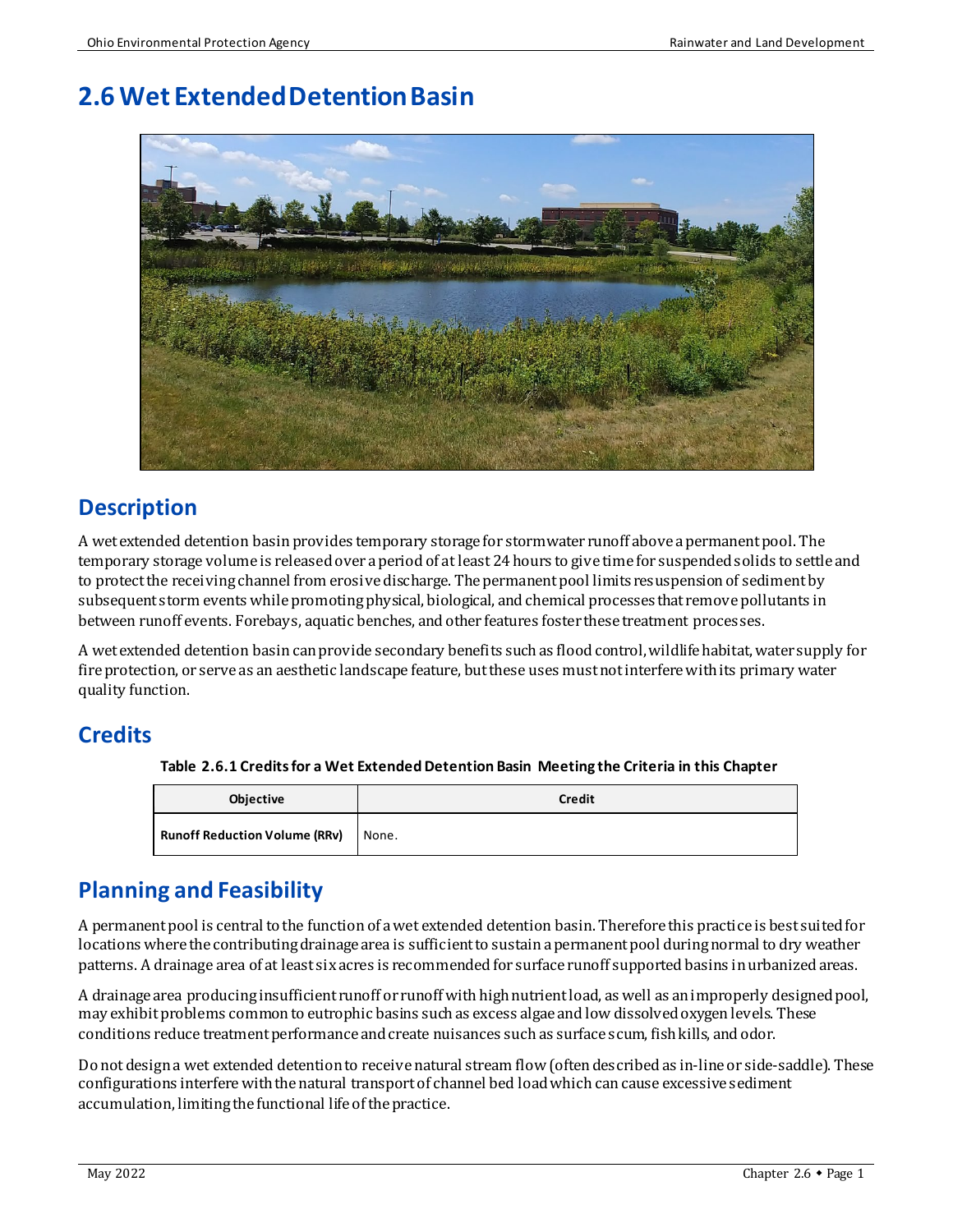A wet extended detention basin may not be appropriate if the receiving water is a cold-water fishery. The permanent pool acts as a heat sink between storm events during the summer months such that discharges of warm water can impact the thermal regime of ecologicallysensitive receiving waters.

Suitable soil must be available for constructing a stable embankment and ensuring sufficient impermeability. Prior to final design, a qualified professional should conduct an on-site soil evaluation to characterize the adequacy of the soil stratum of the proposed pool, embankment, and borrow areas. Do not rely solely on web soil surveydata to characterize the engineering properties of soils for design purposes.

Dams are regulated under the Ohio Revised Code (ORC) 1501:21 Dam Safety Administrative Rules. A dam is exempt from the state's authority (ORC Section 1521.062) if it is six feet or less in height regardless of total storage; less than 10 feet in height with not more than 50 acre-feet of storage, or not more than 15 acre-feet of total storage regardless of height. Check with the Ohio Department of Natural Resources for the most current requirements.

Existing stormwater retention ponds that pre-date water quality requirements may be retrofitted to meet the criteria in this chapter.

# **Design Criteria**

There are two principal aspects to the design of awet extended detention basin. First, the hydrologic and hydraulic design ensures theproper volume of stormwater runoff is captured, stored, detained, and safely discharged. Secondand sometimes overlooked, is designof the basin's geometry (shape and depth) and other features that maximize pollutant removal performance. To meet post-construction stormwater management objectives and maximize the functional life of the practice, design a wet extended detention basin according to the following criteria.



**Figure 2.6.1 Typical wet extended detention basin section.**

### **Water Quality Volume Storage**

Provide a temporary or detention storage volume equal to the water quality volume (WQv) above the permanent pool and below to the invert of a local peak discharge control outlet or the auxiliary spillway(see Figure 2.6.1). Calculate the WQv for the drainage area to the basin as described in Chapter 2.16and as required by Ohio EPA's NPDES general permit for construction activities.

### **Outlet Structure and Drawdown**

Design anoutlet structure to drain or draw down the WQv storage over a minimum 24-hour period with less than 50 percent of the WQv storage emptyingwithin the first eight hours. Targeting a 24-hour drawdownperiod extends detention of the WQv long enough to provide treatment but short enough to provide storage for subsequent rainfall events. It also mitigates erosion of the receiving channel by reducing the outflow rates.

Extended detention of the WQv canrequire a small orifice or weir outlet thatmust be designed to minimize blockageby floatable debris, organic matter, ice, and sediment. The WQv outlet control must be constructed of durable materials in a manner that it will not easily be dislodged or damaged and must be accessible for inspection and maintenance.

Various outlet structure configurations (see Figure 2.6.2) can be used to protect a small orifice from clogging. Inlets designed to draw water from below the surface and away from the shoreline which, especially when coupled witha gravel filter and/or perforated intake pipe, can prevent debris and organic matter from cloggingthe small orifice. Locating the orifice within a larger riser is recommended to facilitate access and protect it from damage.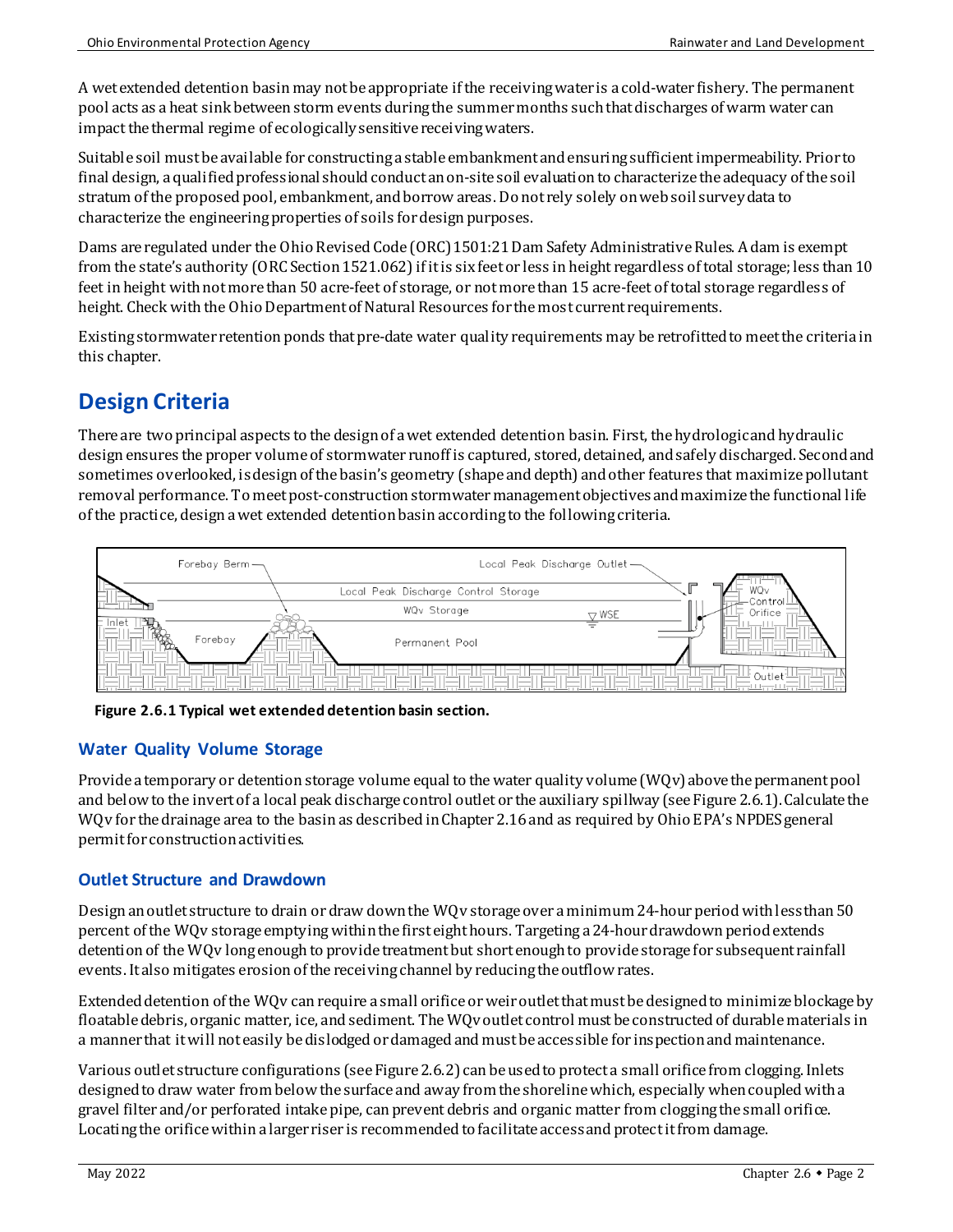A well-designed outlet combinedwith reasonable maintenance activity cansuccessfully sustain flow through an orifice

under two inches in diameter, but the designer is encouraged to use professional judgement when specifying a smaller orifice. If the 24-hour drawdown necessitates anunreasonably small control orifice, a broader, shallower basin or a different postconstruction stormwater management practicemay be more appropriate.

In addition to the sizingand configuration of the water quality control outlet, design the outlet spillway to be structurally sound. The WQv outlet control must be constructed in a manner that it will not easily be dislodged or damaged and must be accessible for inspection and maintenance. Specify:

- durable pipe and other materials that will resist degradation under ultravioletlight, oxidation, and other forms of corrosionand
- proper grouting or sealing of any joints and pipe penetrations to prevent unintentional bypass of the orifice control.

An outfall to a stream or ditch must be stable for the maximum (pipe-full) design discharge. Use outlet protection consistent with state or local guidance to prevent erosion of the receiving channel bed or banks. Minimize any necessary modifications to the receiving stream.



**Figure 2.6.2 Conceptual illustrations of small orifice control protection (not to scale).**

A wet extended detention basin shall have an auxiliary outlet to pass storm events that exceed the WQv.

### **Local Peak Discharge Control**

Where local regulations require controlling the runoff peak discharge of moderate to large storm events using the critical storm or other method, a multi-stage storage volume and outlet may be needed. It is not necessary to stack the flood control storage volume above WQv except where required by local regulations. The WQv storage must be developed prior to activation of an upper peak discharge control.

### **Permanent Pool Volume**

The permanent pool volume is the total volume of the basin up to the elevation of the water quality control outlet. In other words, the maximum volume of water that can be stored in the basin without discharging. The elevation of the permanent pool is referred to as the normal water surface elevation(WSE) or normal pool elevation, although the water surface may routinely be below this elevation during extended dry weather. The permanent pool volume of a wet extended detention basin, including the volume in forebays, must be at least 120 percent or 1.2 times the WQv. Twenty percent of this volume is considered a sacrificial volume for sediment accumulation.

### **Forebay(s)**

A forebay is a small basinor plunge pool located at the inlet to a practice, separate from the main pool, andreadily accessible for maintenance. It serves multiple functions: sedimentation, energy dissipation, and inflow dispersion. A forebay pool absorbs the energy of incoming concentrated runoff before distributing it throughout the primary pool as slow, uniform flow over aberm. This improves the mean water residence time and promotes the gravitational settling of finerparticles within the main pool. A forebay also facilitates maintenance by capturing coarse solids that rapidly settle in a confined, accessible area.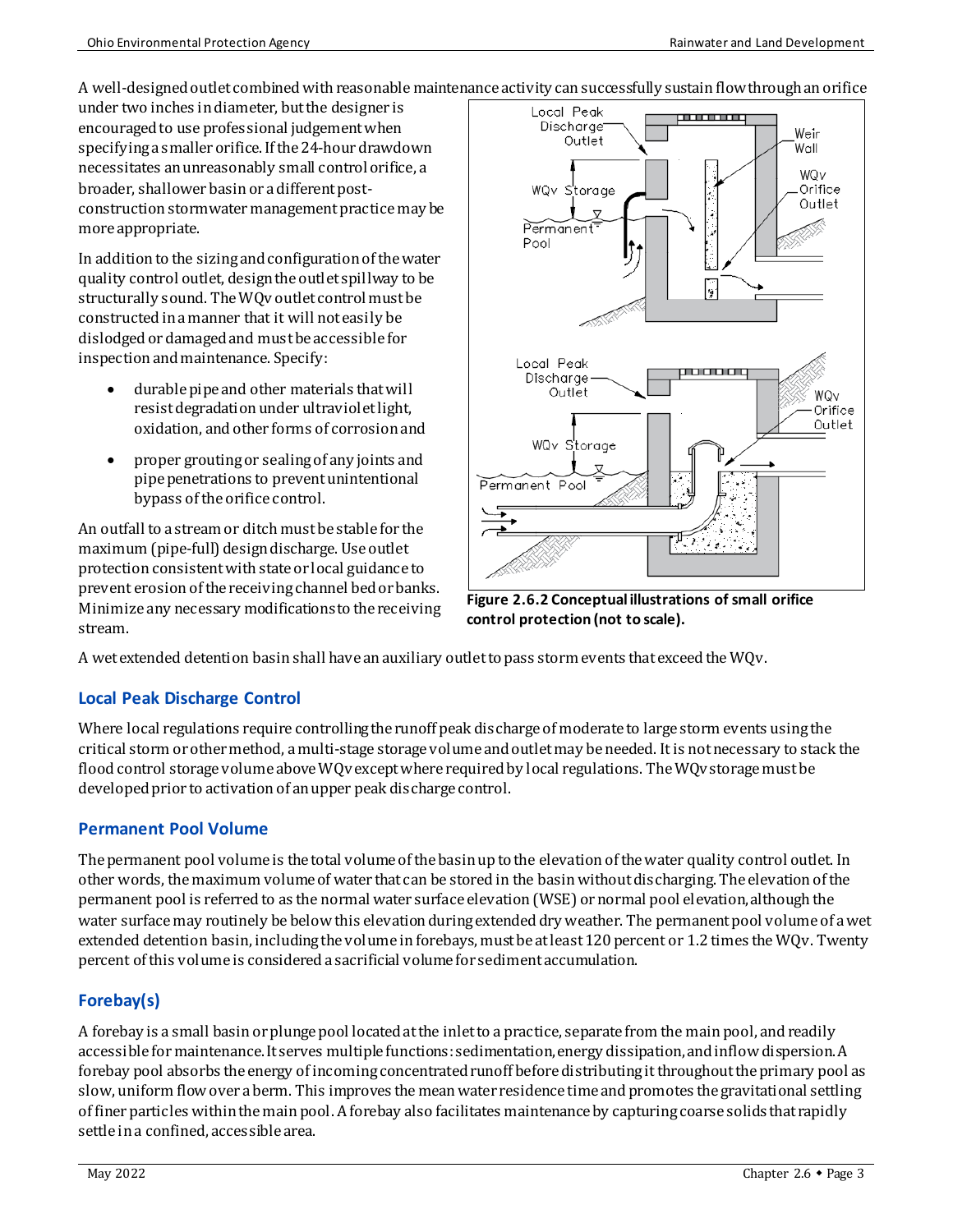Where feasible, locate a forebay at concentrated flow inlets that convey runoff from 10 percent or more of the basin's total drainage area or any inlet expected to contribute an excessive sediment load. Size the forebay for a single inlet to occupy at least 20 percent of the permanent pool surface area. Divide this area among multiple forebays if the basinhas multiple inlets. Aforebay may be designed to receive multiple inlets.



**Image 2.6.1 Forebay with a rockfill berm.**

The average depth of the forebay pool should be at least three feet to dissipate turbulent inflow without scouring and resuspending previously deposited sediment.

Separate the forebay from the main pool with a berm designed to distribute non-erosive overflow into the main pool. Recommended berm designs include:1) a submerged earth berm capped with a stone dike (see Figure 2.6.1) or an aquatic (wetland) bench;2) an earthen berm that extends above the permanent pool with an armored spillway;or3) a rock check dam (see Image 2.6.1) extendingabove the permanent pool.

Design the forebay to ease sediment cleanout. Provide unobstructed equipment access to the forebay. If possible, include a graduated rod to better estimate sediment accumulation. Aconcrete forebay floormay also ease sediment

removal.

### **Basin Layout**

The layout or geometry of a wet extended detention basin may have a significant effect on its ability to capture sediment even when the volumetric requirements are met. Hydraulic inefficiencies such as short-circuiting of the pool and dead zones can reduce the effectiveness of the practice (Pitt, 2000) by shortening the water residence timeduring which gravitational settling and biological treatment processes function. To maximize effectiveness, lay out a wet extended detention basinto meet the following two objectives.

1. **Widely space the inlet(s)and outlet to minimize short-circuiting.** Lay out a long, narrow basin as illustrated in Figure 2.6.3.a or use internal baffles (extending above the temporary WQv storage) to develop a flow length between the inlet and outlet at least two times the average flow width (2L:1W) preferably up to five times the width.

For basins with multiple inlets, the ratio of the shortest flow path to the overall flow path should be at least  $0.5$ as illustrated in Figure 2.6.3.b. The shortest flow path is the distance from the outlet to the closest concentrated flow inlet (excluding inlets collecting less than 10 percent of the drainage area) to the outlet.

2. **Shape the basin to avoid coves or corners that may be subject to stagnation.**In addition to reducing treatment efficiency, stagnant zones within the pool promote nuisances including algal growth, surface



**Figure 2.6.3 Illustrations of basin geometry (after Hirschman, 2009).**

scum, and odor. Note that some shoreline irregularity may be desirable to create a more natural appearing water body.

If site conditions prohibit shaping a basin to achieve these two objectives, other means to minimizeshort-circuiting and dead zones caninclude utilizing aninternal baffle or extendingthe water quality volume outlet to a more distant intake point as illustrated in Figures 2.6.4a and 2.6.4b to lengthen the flow path. A forebay berm (seeFigure 2.6.4c) may be used to disperse flow as previously discussed where the inlet and outlet are not exceptionally close. In some cases it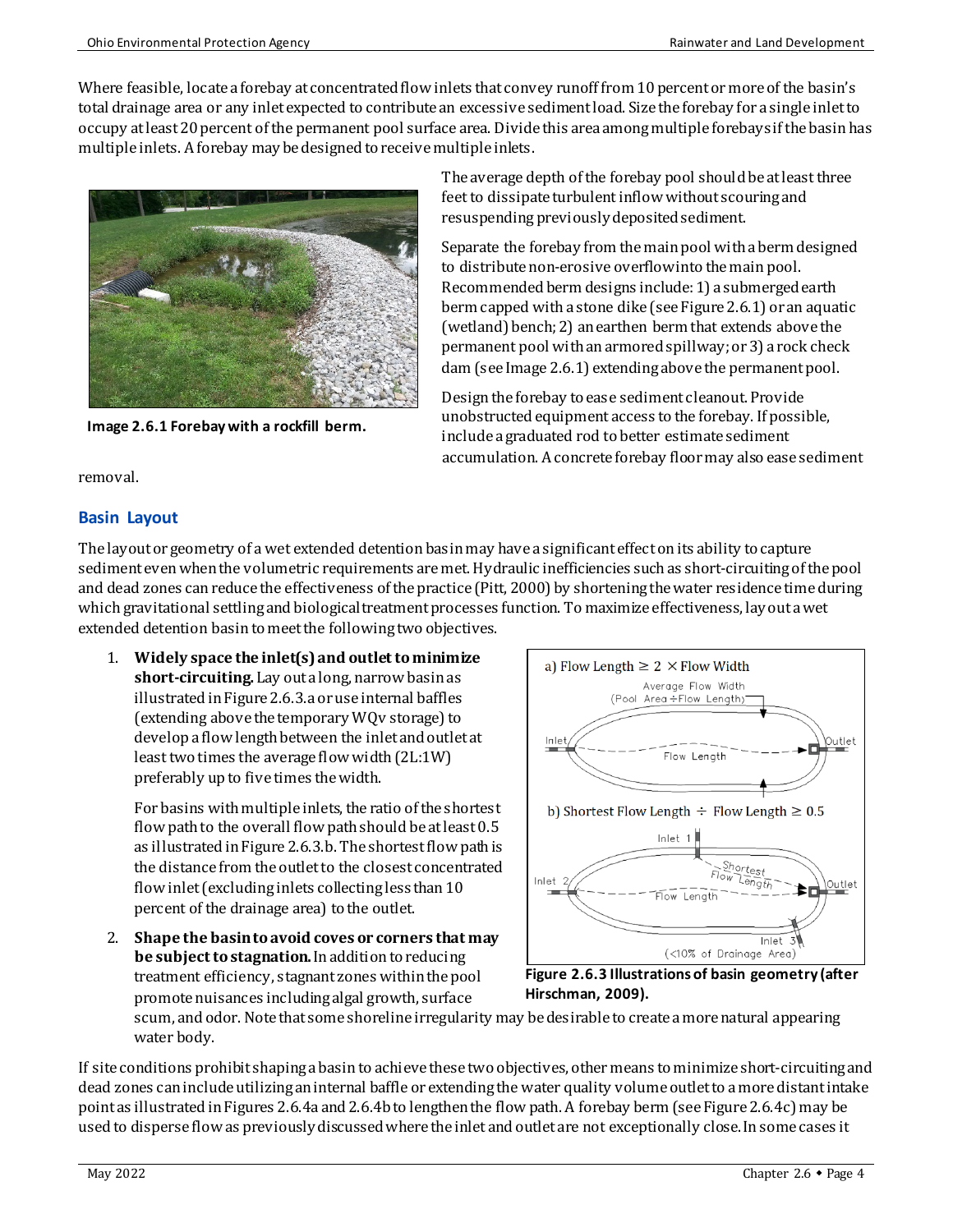may be possible to reorient the inlet and forebay such that the momentum from inflow promotes better circulation through the pool as illustrated in Figure2.6.4d. Lastly, increase the basin surface area and permanent pool volume to compensate for anticipated dead zones and reduce energy in incoming stormwater with riprap. The increased surface area should produce in aWQv storage depth of 0.3 feet or less.



**Figure 2.6.4 Conceptual illustrations of a) an internal baffle, b) the WQv outlet extended to a distant point, c) a forebay baffle to diffuse flow, d) directing the inlet away from the outlet.** 

#### **Basin Depth**

Basin depth is another important geometric design criterion. An overly shallow pool increases the potential for scour and re-suspension of previously captured sedimentwhile an overly deep pool can present an imbalance between the pool volume and surface area resulting in a short flow path that allows runoff to short-circuit treatment.

The mean depth (storage volume divided by the surface area at the water quality outlet) of the permanent pool should be between three and six feet. Cattails and other nuisance vegetation are more likely to colonize pools less than three feet deep. If a high water table, bedrock, or other conditions limit the basin depth, an extended detention constructed wetland (Chapter 2.8) may be a more suitable practice.

A permanent pool depth of greater than 10 feet may develop thermal stratification resulting in anaerobic conditions that enable phosphorus and other pollutants to be released from benthic sedimentback into the water column. Limiting the depth to 10 feet should be considered where the receiving waters have nutrient load limitation. Additionally, seasonal turnover in thermal stratified pools often causes fish kills.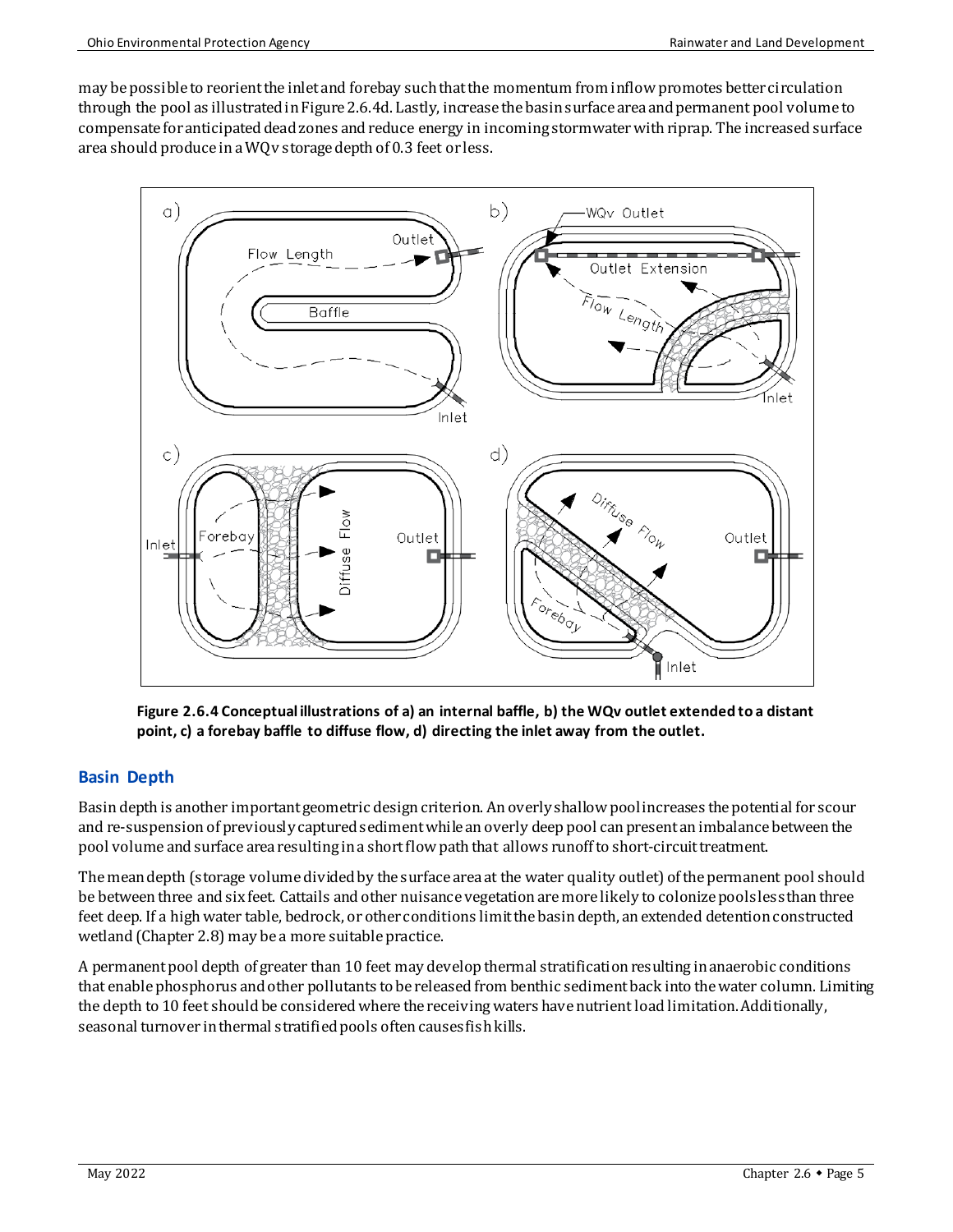### **Basin Side Slopes and Aquatic Benches**

The side slopes of the basin shall be designed for stability and shouldnot be steeper than 3:1. Incorporating benches or shelves in steep slopes can increase bank stabilityand improve safety.

A shallow bench below the normal pool, often referred to as an aquatic bench, may be used to create a wetland-like feature along the perimeter that, in addition to improving bank stability, can:

- provide additional pollutant removal mechanisms;
- improve safety by creating a vegetative barrier to discourage children from venturing into deeper water and reducing the hazard of steep grades at the basinedge;
- protect the shoreline from erosion due to wave action;
- create habitat for fish and other desired aquatic species; and
- deter geese habitation.

An aquatic bench should be six feet wide with variable depths of six to 18 inches. Overly wide aquatic benches and benches placed in stagnant areas may further short-circuiting by pushing flow toward the center toward the center of the pool. See Chapter 2.8 for guidance on establishing wetland vegetation.

#### **Basin Liners**

Minor seepage losses are normal with any water impoundment and can even provide beneficial circulation within the pool, however excessive seepage through overly permeable soils or fractured bedrock should not occur. In addition to destabilizing the normal pool elevation, the direct discharge to ground water presents the risk of its contamination by soluble pollutants in stormwater. Soil profilesconsisting of clay, sandy clay, or silty clayto a depth of three feet below the pond typically provide sufficient impermeability under standard compaction. Soil borings are advised prior to locating a basin where sandy or loamy soil strata (plastic index < 12 and liquid limit < 25) are expected. Soil borings can confirm soil suitability and are used to determine compaction specifications or if a liner may be necessary. An infiltration basin (Chapter 2.11) may be a more suitable practice in moderately permeable soils.

If the drainage area contains a pollution hotspotor the basin is located in an areaknown to exhibit fractured bedrock (for example karst formations), soil borings must confirm a cover of in-situ soil with sufficient impermeability (<10<sup>-7</sup>) cm/sec). If the in-situ soil or densification of it is not suitable, specify a clay or synthetic liner, or the use of a soil additive such as sodium bentoniteor soda ash. Consult *NRCS Conservation Practice Standard - Pond Sealing or Lining*[1](#page-5-0) (520, 521, or 522) for design guidance for each type of liner.

Consider a liner if the drainage area may not supply a sufficient volume of surface runoff to maintain a stable pool.

#### **Basins in Series**

Sizing criteria in this chapter apply to a singular basin serving as the primary practice. Theoverall TSS removal, runoff capture volume, and discharge rates of multiple basins placed in series (one basin discharges into another basin) must be shown to meet the NDPES construction stormwater general permit requirements through a stormwater management model (SWMM) such as U.S. EPA SWMM, PCSWMM, or winSLAMM.

# **Design Considerations**

In addition to the proceeding design criteria that address the stormwater management function, other design considerations are necessary to ensure a sound and successful practice. Consider the following items when designing a wet extended detention basin and address them as appropriate.

### **Structural Integrity**

<span id="page-5-0"></span>Designers are encouraged to review both *Conservation Practice Standard Code 378 - Pond* and *Engineering Field*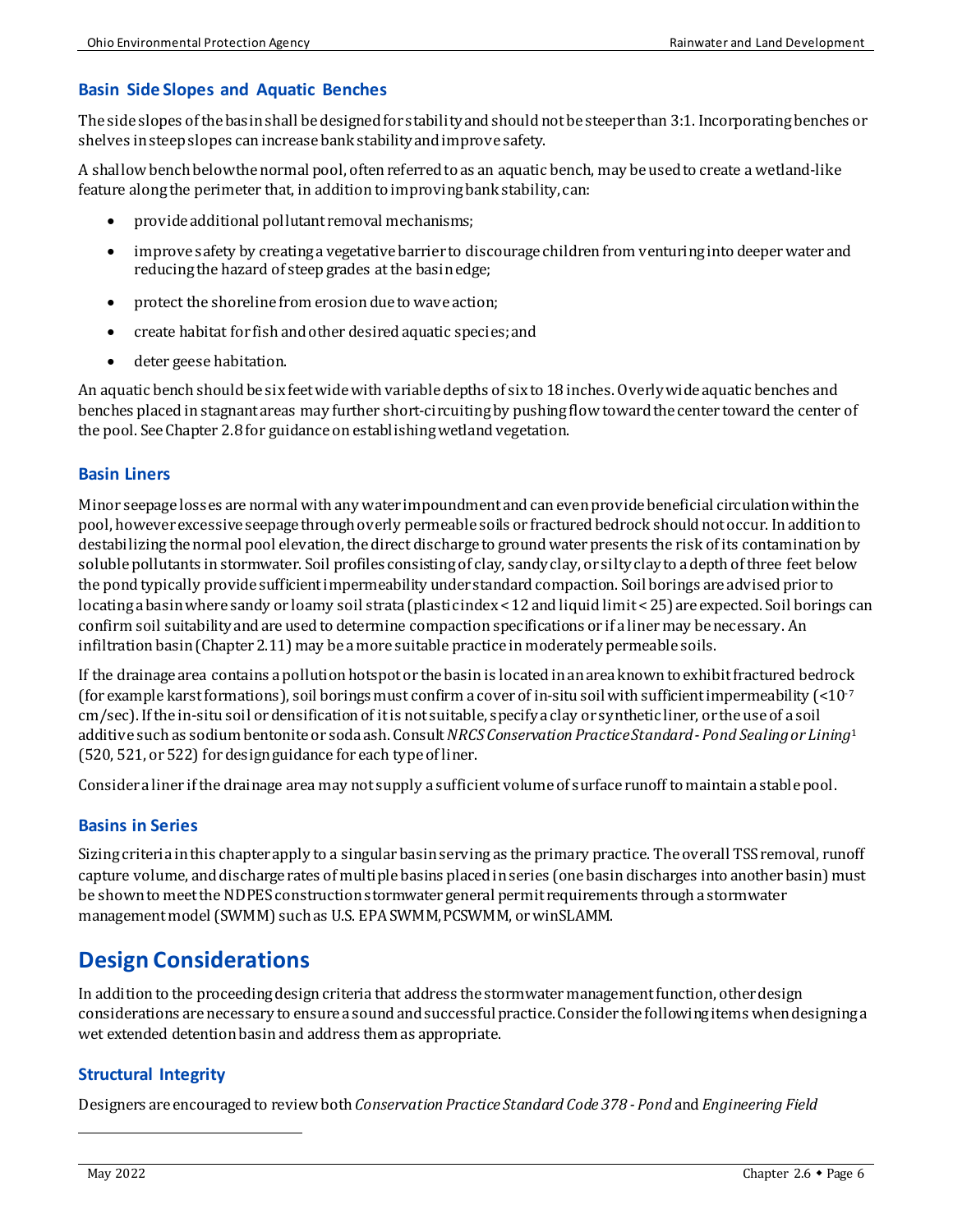*Handbook Chapter 11 - Ponds and Reservoirs* [1](#page-6-0) for guidance the design of the spillwaysand embankment. In all cases:

- protect embankments from overtopping by designingan emergency spillway in native soil to bypass flow exceeding the outlet structure capacity in a non-erosive manner;
- design outlet pipes and risers to withstand flotation;
- install an anti-vortex device and trash rack on the outlet structure as necessary; and
- utilize proper soil compaction methods, a core trench, and anti-seep measures to reduce the risk of embankment failure.

#### **Safety**

Public safety is an inherent concern with any open water, temporary or permanent. Appropriate measures such as warning signs and personal flotation device stations should be planned. Fencing and shoreline vegetation may also deter access to open water for swimming or fishing. Outlet structures should be designed to prevententry.

Slopes leading down to the permanent pool are recommended to be 4H:1V or flatter. A six-to 10-foot wide safety bench with a minimal cross slope located immediately above and adjacent to the permanent pool is recommended where steep slopes approach open water.

#### **Fish**

Fish may help balance the ecology of a wet extended detention basin by serving as top predators. If fish are to be maintained in the pool, 25 percent of the pool is recommended to be at least six to eight feet deep. Wetland benches or submerged features (for example, root wads) can also supply habitat.

Stormwater controls can provide a direct connection to our natural streams, rivers, and lakes. Non-native species that may reproduce in local waters, including koi or goldfish, should not be stocked. Although a common recommendation formosquito control in ponds, western mosquitofish (Gambusia affinis)may lead to destructive ecological imbalances and is not recommended.

#### **Mosquitoes**

Many of the design criteria related to water quality also deter conditions favorable to mosquitoreproductionsuch as stagnant pool areas. Consider designs with the necessary depth and habitat features to support natural predation by fish, birds, dragonflies, and aquatic insects. Proper maintenance including trash removal is also essential to mosquito population control.

#### **Trees**

Trees planted around the basin, particularly on the south and west sides, offer the shade from the summer sunwhich can reduce thermal impacts of the discharge waters and may benefit fish. Do not plant trees on the embankment itself. Wetland vegetation can also contribute to shading where trees are not desired.

#### **Aeration**

Fountains or bubblers used to minimize nuisances associated with stagnant water or to aerate the water column for fish must not lower the treatment efficiency of the basin by disrupting quiescent settling between storms, resuspending benthic sediment, or causingerosion. To minimize disruption of stormwater treatment functions:

- specify a fountain that draws water from a depth of two feet or less;
- avoidlocating a fountain near the inlets, outlet, shoreline, or in normal pool depths less than four feet; and
- operate fountains on an intermittent or as-necessary basis (for example during dry periods).

<span id="page-6-0"></span><sup>1</sup> These documents are publicly available from the U.S. Department of Agriculture, Natural Resource Conservation Service on their website.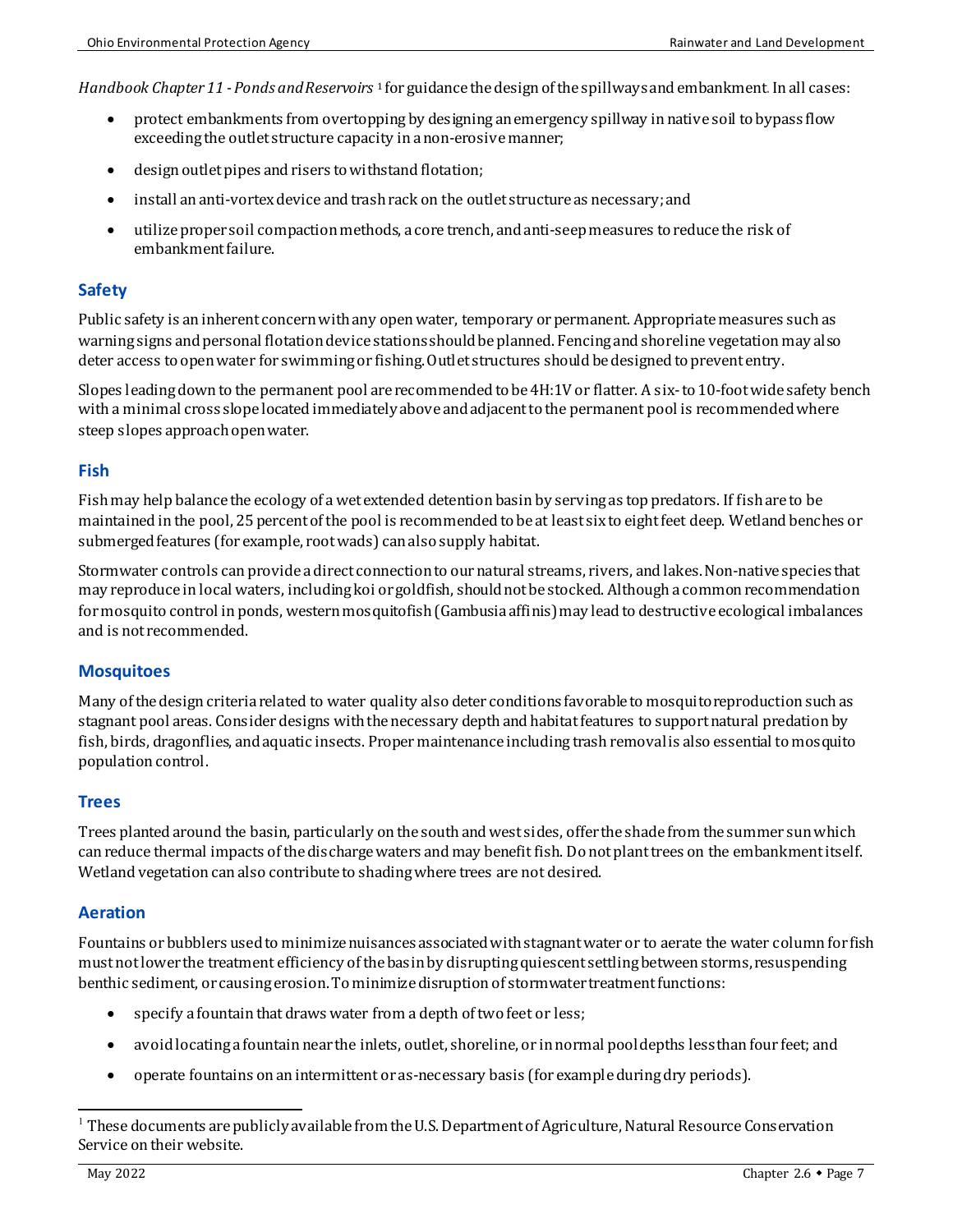# **Construction Considerations**

## **Transitioning from a Temporary Sediment Control**

A wet extended detention basintemporarily used for sediment control during constructionmay require cleanout and/or re-grading to achieve the post-construction design volume prior to being placed into service as a permanent stormwater control. In most cases the basinwill need dewatered to remove sedimentthat accumulated during construction. The cost of cleanout will be less expensive while the contactor is on site rather than in the future. Other transition tasks that may be required include:

- reseed any bare area along the shoreline;
- establish wetland vegetation in designated areas;
- remove any skimmer outlet devices; and
- complete any required outlet structure modifications (such as installing an orifice plate or patching temporary skimmer connections).

# **Maintenance Considerations**

A wet extended detention basinmustoperate long-term with sustained performance. The designer must develop a detailed operation and maintenance plan for the owner that outlines the maintenance activities necessary and their expected schedule to ensure a consistent level of treatment occurs over the life of the practice.

While maintenance is inevitable, its frequency, level of effort, and cost can be minimized through good planning and design. The designer should consider the following measures to ease the owner's maintenance burden.

- Provide a georeferenced survey of the constructed basin depth elevations on an as-built drawing. This data establishes a baseline to determine sediment deposition rates and facilitatemaintenance operations.
- Reduce the frequency of sediment cleanout by increasing the permanent pool volume available for sediment storage.
- A forebay can reduce maintenance costs and effort by trapping sediment in a confined, easily accessible location.

### **Accessibility**

Where direct public access to a wet extended detention basin is notavailable, an easement to the basin must be established to allow access for maintenance activity, particularly to and around the forebay(s), embankment, outlet structure, and sediment disposal area(s).

### **Disposal of Dredged Post-Construction Sediment**

A wet extended detention basinis intended to trap pollutants and the fate of these pollutants must be considered. Sediment collected in a wet extended detention basin is not typically considered toxic or hazardous unless the practice serves a hotspot land use or has received spills. In most cases, dredged sediment may be land applied and stabilized with vegetation. Soil tests may be conducted to verify whether dredged sediment must be hauled away whenhigh concentrations of pollutants are suspectedin the sediment.

Avoid the extra cost of transporting the sedimentoffsiteby designatingan area on-site for future sediment disposal.

# **References**

Atlanta Regional Commission. 2016. Georgia Stormwater Management Manual, 2016 Edition.

American Society of Civil Engineers/Water Environment Federation. 2012. Design of Urban Stormwater Controls WEF Manual of Practice No. 23, ASCE Manual and Report on Engineering Practice No. 87, Alexandria and Reston, VA.